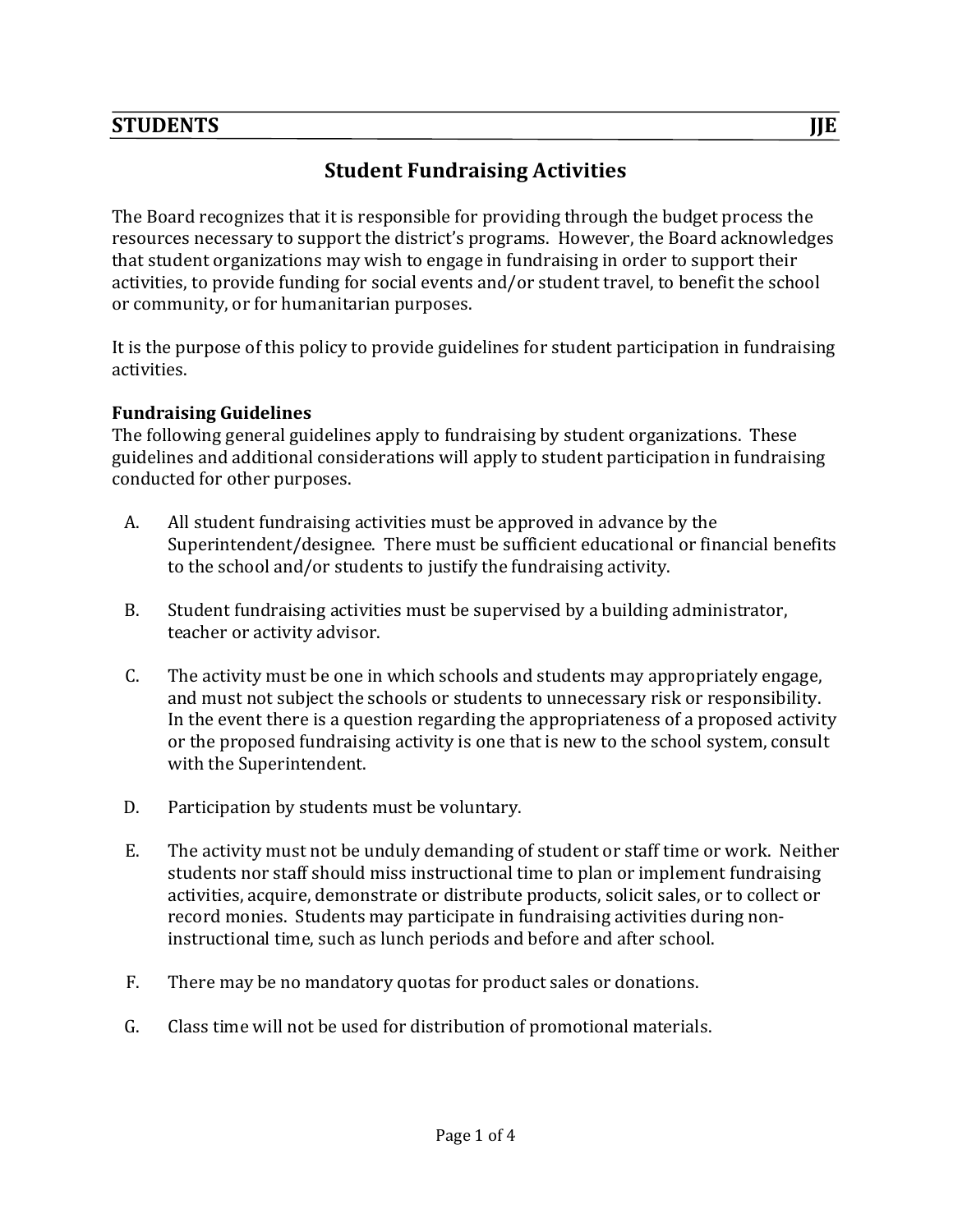- H. Students participating in fundraising activities are expected to conduct themselves in accordance with Board policies, school rules and the student code of conduct.
- I. In the interest of student safety, activities involving door-to-door solicitation by students are prohibited.
- I. Club and class dues will be determined by the club or class officers in consultation with the club or activity advisor. The Superintendent/designee will have final authority over the setting of club and class dues.
- K. The Superintendent/designee and teachers or advisors supervising fundraising activities will be responsible for the collection, monitoring, deposit into student activity accounts, and disbursement of funds.
- L. Funds derived from school-sponsored activities will be used for the sole benefit of the school and will not be distributed to class members after graduation.
- M. Funds raised by classes at Medomak Valley High School will be used for class activities while the students are attending Medomak Valley High School. Graduating classes may use any extra funds to present a gift of their choice to Medomak Valley High School. If the graduating class has not made its choice of gift and turned over the funds by June 30, the funds will revert to the student scholarship account at Medomak Valley High School.

#### **Solicitation of Funds by and from Students for Humanitarian or Charitable Organizations**

Student fundraising may be conducted to benefit humanitarian or charitable organizations or purposes only as follows:

- A. The fundraising activity or charity drive must be sponsored by a recognized school club or student organization and approved in advance by the Superintendent/designee.
- B. The activity or drive must be supervised by a Superintendent/designee.
- C. Instructional time should not be used for planning or soliciting funds.
- D. Class time should not be used for distribution of promotional materials.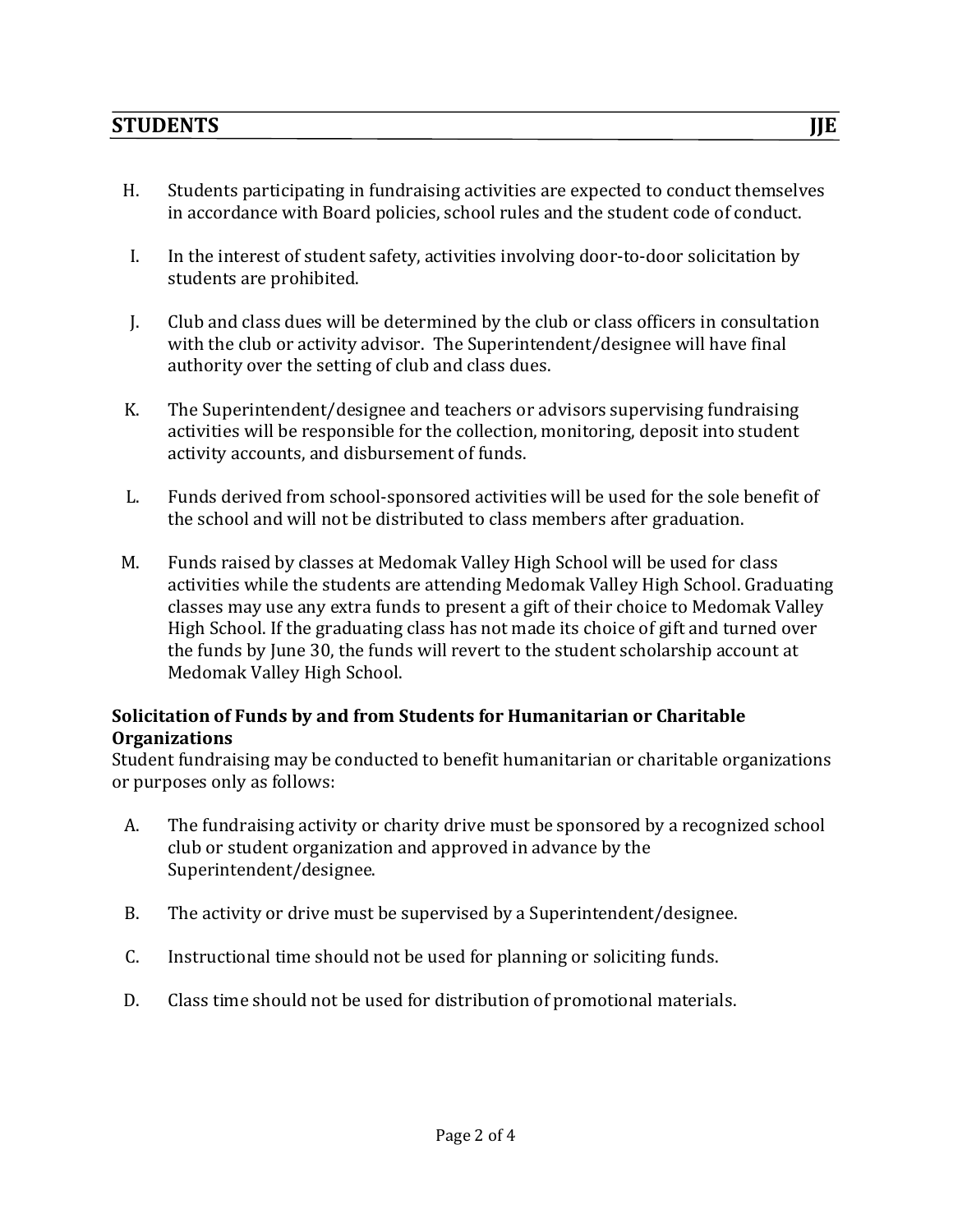- E. Participation in or donation to any fundraising activity will be optional. Under no circumstances will any student be compelled to participate or donate, or be penalized for not participating or donating.
- F. Fundraising activities must be conducted in accordance with the Fundraising Guidelines section of this policy.
- G. The Superintendent/designee charged with supervising the fundraising activity or drive will be responsible for the collection, monitoring and disbursement of funds raised.

## **Use of Students in PTO/Parent Group Fundraisers**

The Board recognizes that PTO's and other parent groups may wish to involve students in fundraising activities. The following provisions apply to student participation in such activities: 

- A. Any fundraising activity sponsored by a PTO or other parent group that involves student participation must be approved in advance by a Superintendent/designee and be conducted in consultation with the building principal and staff.
- B. Participation by staff and students will be voluntary.
- C. Instructional time will not be used for fundraising activities or solicitations.
- D. All activities must be conducted in accordance with the Fundraising Guidelines section of this policy.

## **Coordination of Fundraising Activities**

PTO's, boosters and other parent groups are encouraged to coordinate their fundraising activities with student organization-initiated fundraisers in order to avoid burdening local businesses and the community.

The Board encourages the use of a fundraising calendar at each school to assist in spreading fundraisers over the school year.

Cross Reference: KCD-Public Gifts/Donations to the Schools